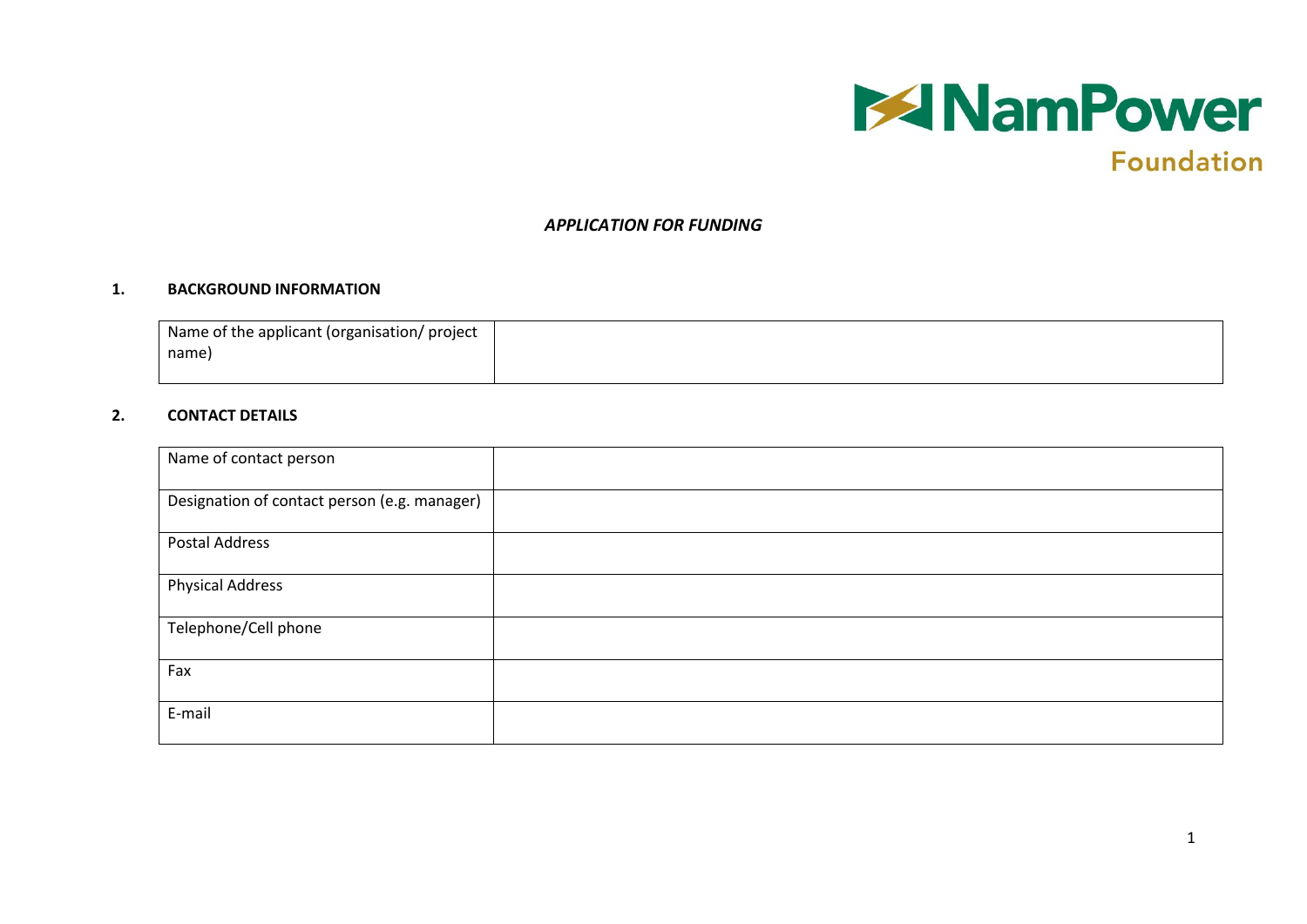## **3. REGISTRATION INFORMATION** *(of the applicant)*

| Nature of the organisation (e.g. food garden,<br>SME, community project)                           |  |
|----------------------------------------------------------------------------------------------------|--|
| Proof of registration with the relevant authority<br>(e.g. Deed of Trust, Founding Statement, etc) |  |
| Short description of the objectives and activities<br>of the project/organisation                  |  |
| Summary of recent/current projects carried out<br>by the organisation                              |  |

#### 4. **MANAGEMENT STRUCTURE**

| Names of Board members                                     |  |
|------------------------------------------------------------|--|
| Names and designations of the Executive<br>Management Team |  |
| Name and address of the Auditors                           |  |

### **5. DETAILS OF PROJECT FOR WHICH FUNDING IS REQUIRED**

| Amount of funds required for the entire<br>project                                |  |
|-----------------------------------------------------------------------------------|--|
| Amount requested from NamPower<br>Foundation                                      |  |
| Brief outline of the Project Plan (why the<br>project should receive funding from |  |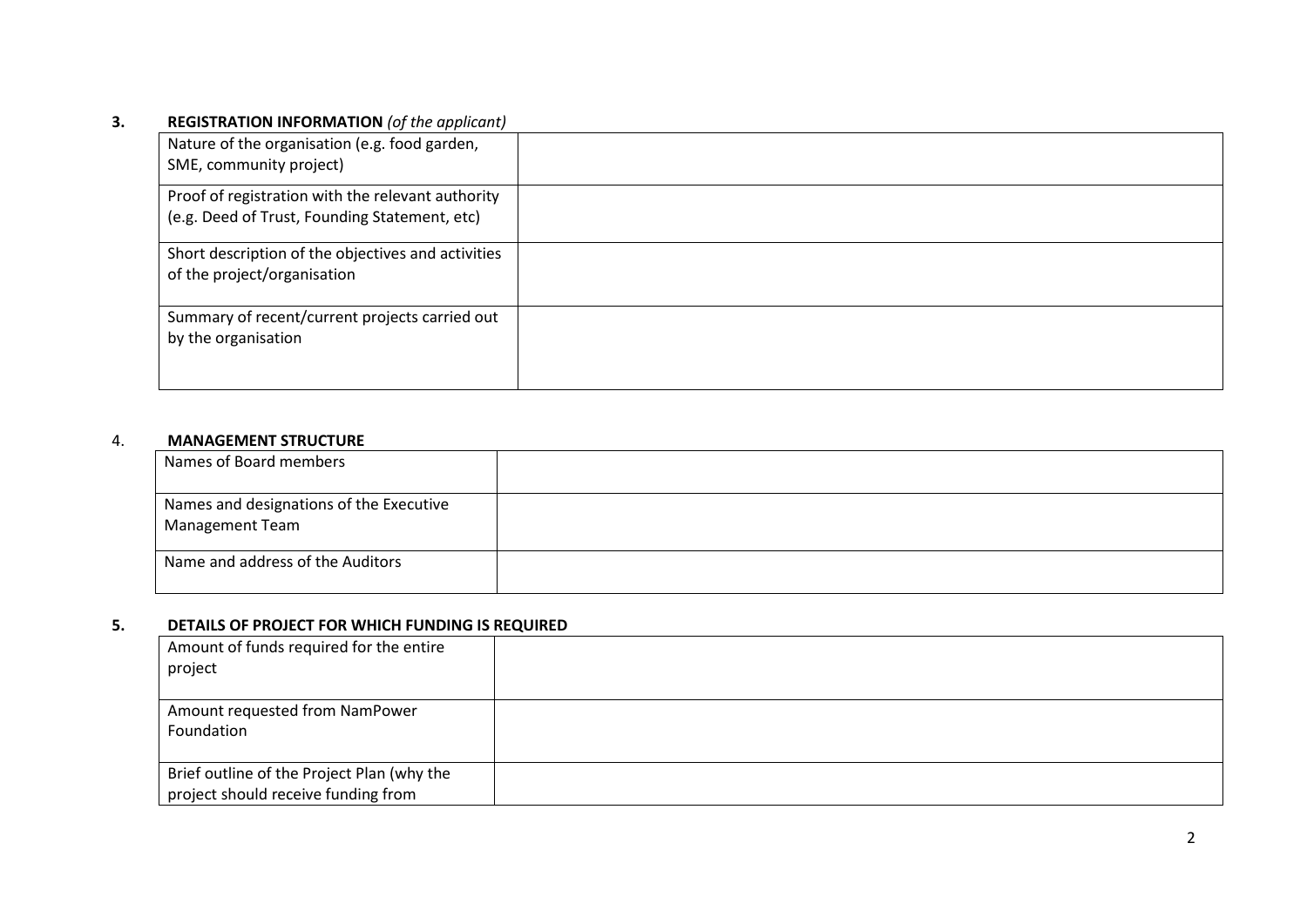| NamPower Foundation)                                |  |
|-----------------------------------------------------|--|
| Targeted Beneficiaries and how they will<br>benefit |  |
| Expected duration of the project                    |  |

# **6. OTHER RELEVANT INFORMATION** *(considered to strengthen application)*

# **LIST OF ATTACHMENTS** *(list all supporting documents accompanying this application)*